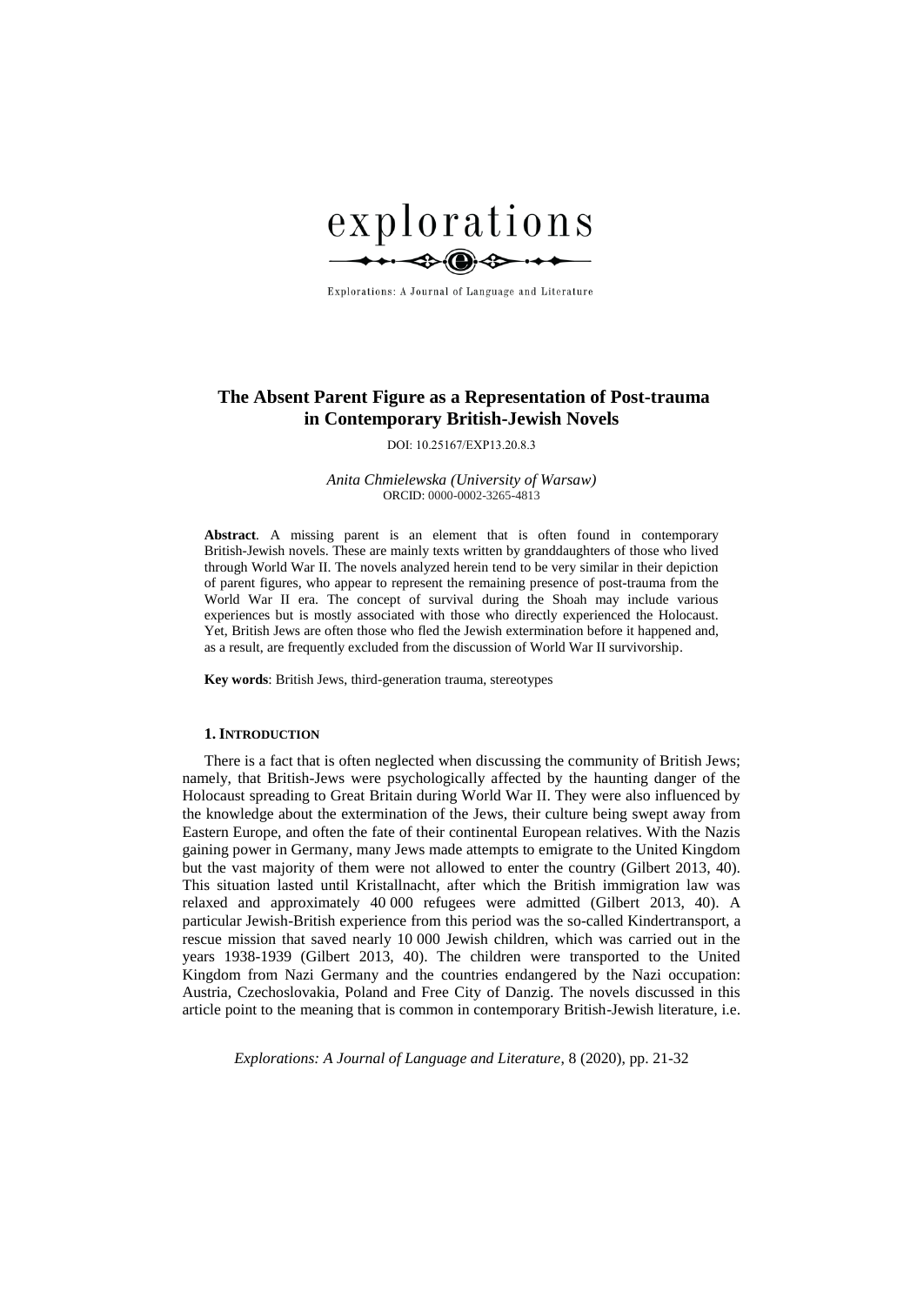the void that represents the inability of the third generation of British Jews to reconstruct memories and pass them on to the next generation.

The stereotypical representations of missing mothers and fathers may suggest the continuing preoccupation of contemporary British-Jewish authors with the fact that many histories concerning the perished Jewish people and their material culture that was destroyed during the Shoah are to a great extent unattainable. The stereotypes seem to emphasize the observation that the past cannot be retraced and the attempts to reconstruct it may often lead to unsettling simplifications. The article focuses on three stereotypes about Jews that are described in some of contemporary British-Jewish novels: the stereotype of a Jewish housewife, a beautiful Jewess and the Jewish father. It is striking that the novels seem to focus on these three stereotypes. After all, throughout centuries, there existed many false presumptions about Jews. The purpose of stereotyping has been to justify the acts of scapegoating when facing social hardships such as e.g. economic crises (Foxman 2010, chap.1). Jews have been also considered greedy capitalists, communists, socialists or anarchists (Foxman 2010, chap.2). Additionally, since the nineteenth century and the publication of the forged *Protocols of the Elders of Zion*, there has functioned a widespread conspiracy theory that Jews have created a lobby secretly controlling the financial system of the world (Foxman 2010, chap.2). There has also existed a potent association of a Jew with a ridiculous, comic person who is a source for constant laughs (Rosenshield 2008, 1-2). Nonetheless, Natasha Solomons, Eve Harris, Charlotte Mendelson, Linda Grant, and Naomi Alderman have turned only to stereotyping the figures of Jewish parents who are additionally and for varying reasons detached from their children.

These absent parent figures, which are a recurring motif in contemporary British-Jewish novels by women may stand for the inability to reach the histories of the perished ancestors. In some cases, the portrayed parents are no longer alive, in others, they are unreachable either by geographical or emotional distance. The lost parent seems to be an attempt to depict the still present trauma after the Shoah. Novels such as: *Disobedience* by Naomi Alderman, Charlotte Mendelson's *When We Were Bad*, *When I Lived in Modern Times* by Linda Grant, Eve Harris's *The Marrying of Chani Kaufmann*, or Natasha Solmons's *Mr. Rosenblum's List Or Friendly Guidance for the Aspiring Englishman* and *The House of Tyneford* approach the subject of trauma and its possible future consequences in an inventive way, by using the motif of absence and simultaneous drawing from stereotypes about Jewish parents.

## **2. THE THIRD-GENERATION EXPERIENCE**

Nonetheless, before discussing contemporary British-Jewish fiction, the unique experience of the third generation of British Jews should be explained in more detail. Psychoanalysis explains that Jews apart from being a "socio-religious" community are also consolidated by a shared trauma (Bergman and Jucovy as cited in Aarons and Berger 2017, 3). First-generation trauma is mainly associated with the survivors, i.e. those who have lived through the Holocaust in the territories where the Shoah took place (Bar-On 2008, xi). However, when discussing the notion of 'trauma', the legal definition of 'survivor' should not exclude other forms of survivorship during World War II (Jacobs 2016, 4). After all, the term "survivorship" may cover various experiences manifesting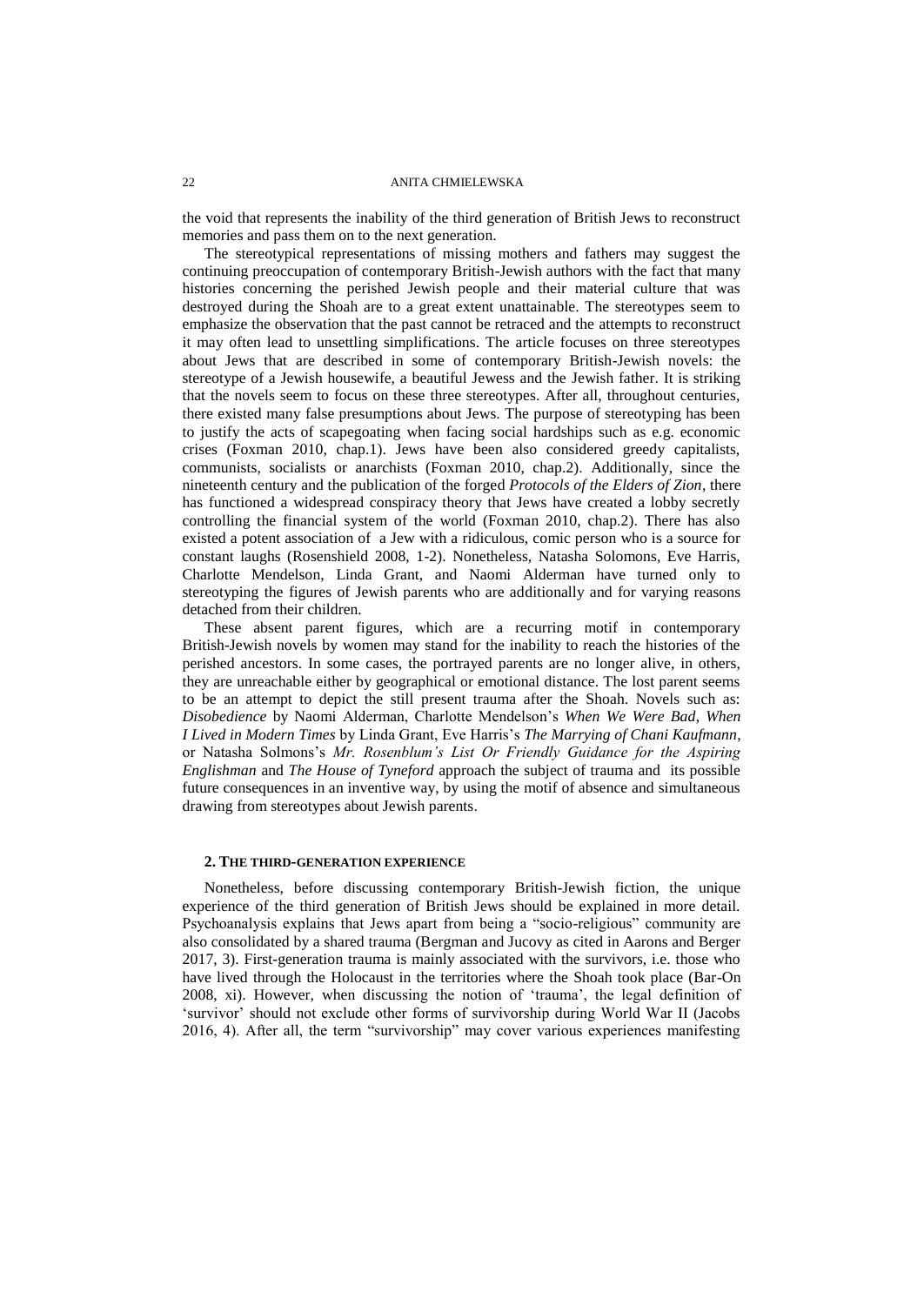"the descendants' varied understanding of what it means for a parent and/or grandparent to have lived through or in some way been directly and personally affected by the Holocaust" (Jacobs 2016, 4). The majority of British Jews should be classified in this category. These are often people who had fled the Holocaust before it happened (Lassner 2008, 3). Bar-On explains that many of their relatives perished in the Holocaust (2008, xi). Consequently, similarly to the survivors, British Jews "go through processes of mourning, of silencing these losses" (Bar-On 2008, xi). Additionally, "as Jewish refugees in a nation desiring unity at the moment of its greatest threat, their experience of a safe haven was often compromised by their being considered enemy aliens or unassimilable" (Lassner 2008, 4).

The Holocaust is incredibly difficult to be represented in literature but writers do not cease to "struggle with this near impossible mission" (Lassner 2008, 1). On the first pages of her book *Anglo-Jewish Women Writing the Holocaust,* Phyllis Lassner quotes W.G. Sebald, who, when recalling the memory of finding the 1939 photo album of the German soldiers in Poland and the war destructions around them, senses "silences and absence of memory around" (as cited in 2008, 2). These silences still manifest themselves in nearly every novel by British-Jewish authors. The descendants of the survivors "are seeking ways to better understand and connect to their families' traumatic past" (Jacobs 2016, 2). As claimed by Jacobs, it is "a growing trend" among the contemporary survivors' descendants to commemorate the Shoah (2016, 2). The currently published memoirs limit themselves primarily to the second generation. There is still a lack of third-generation memoirs. Although not always published by third-generation authors or depicting third-generation characters, I suggest that the discussed novels give voice to the grandchildren of the WWII generation because these texts are being published at the time when the third-generation comes of age.

Eva Hoffman brings attention to the fact that "the grandchildren of survivors are still deeply affected by their elders' experiences, memories, accounts" (as cited in Aarons and Berger 2017, 3). It is observed that the third generation descendants "navigate[s] with an inexact, approximate map, a broken narrative" (Aarons and Berger 2017, 3). The memory of the third generation is a "re-created past", the "filling in gaps", and "putting scraps together" (Aarons and Berger 2017, 4). The whole body of literature by the third generation that depicts the survivors' grandchildren going back to the places where the Shoah took place "attempt[s] to seek out and wrest hold of the events with the hope of some disclosure" (Aarons and Berger 2017, 12). It is "a compulsion to reanimate the fractured family by means of the orderliness of historical reconstruction" (Aarons and Berger 2017, 12). This preoccupation to reconstruct is most specific to those who have already lost their grandparents (Aarons and Berger 2017, 17). These grandchildren retrieve scraps of "information mediated through their parents or other family members" (Aarons and Berger 2017, 17).

In contrast to the second generation, the members of the third generation have "a very different perspective" (Larkey 2017, 223). They seek to learn about the identities and the lives of their great-grandparents as well as about their experiences from the World War II period (Larkey 2017, 223). According to Uta Larkey, in comparison to the second generation, "[t]heir quest, much less burdened with interpersonal and emotional issues…, tries to situate their family's past in a geohistorical context" (2017, 223). It has been observed that the members of the third generation find it easier than the second generation to express and explain emotions to their parents (Bar-On 2008, xii).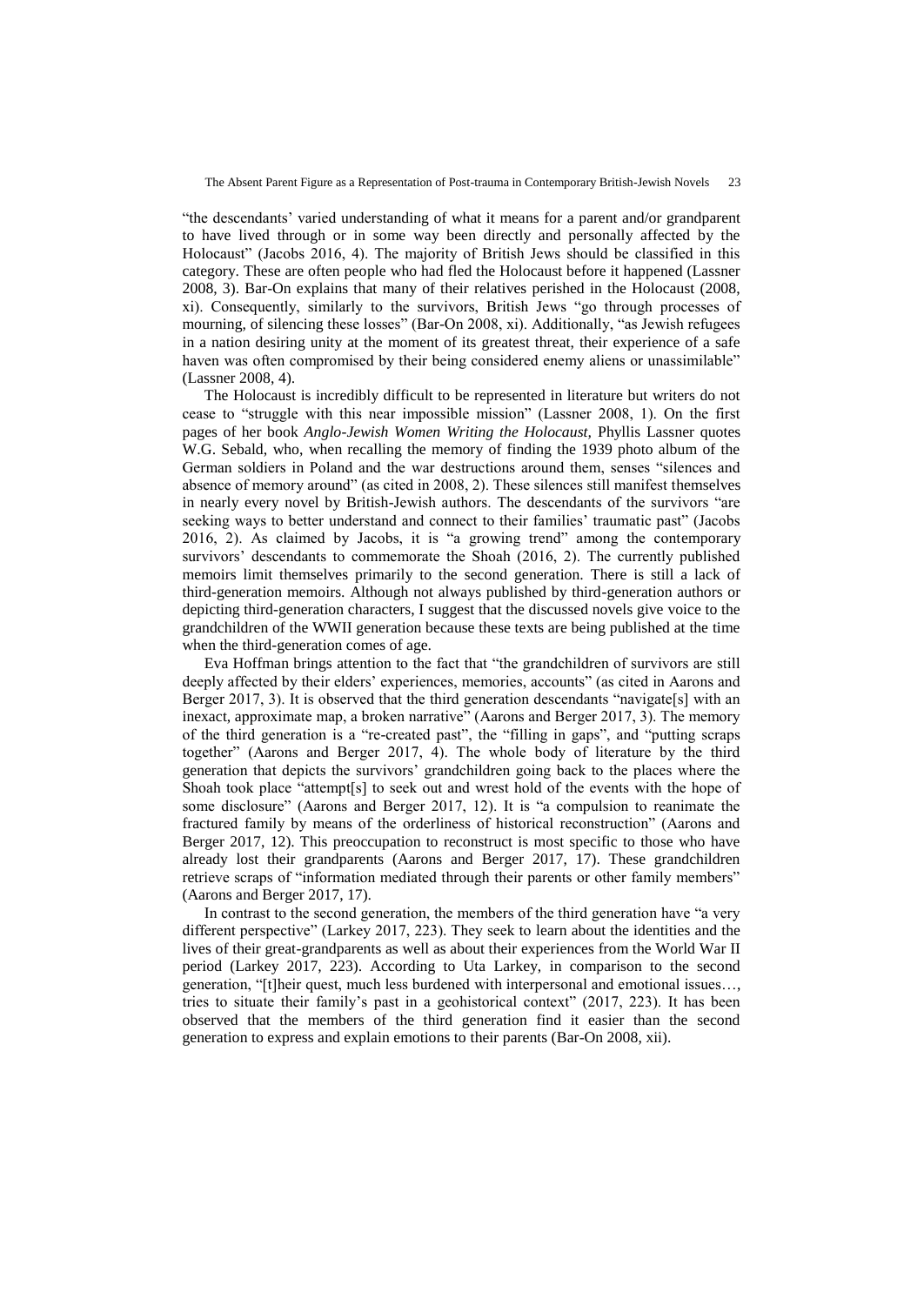Also, the third-generation interviewers, although still feeling the survivor guilt passed on to them by their grandparents, give responses that are "emotionally more balanced" (Larkey 2017, 226). However, as Eva Folgman notes, they are not "engaged in a mourning process along with the survivors" (as cited in Larkey 2017, 227). It appears that "[w]ith the coming of age of the third generation, the shift from trauma to legacy . . . is beginning" (Larkey 2017, 228). Nonetheless, the differences "in the ways the third generation acts as "memory facilitator" not only between the generations, but also in their respective cultures" are not yet understood (Larkey 2017, 228).

All the characters from the novels discussed herein are struggling with the problematic relationship with their parents, which stands in the way of communication. They cannot pass on their parent's memory because it has not been passed down to them, they have problems with reaching down to their parents. They do not fully know them, and as a result they do not have access to their parents' past experiences. At the same time, they tend to stereotype them. In the majority of the discussed sources, while the fathers tend to be associated with the figure of a scholar, the mothers, if not with the role of a housewife, are associated with sexuality, the three of them being stereotypes about Jews. It appears that although the novels portray the characters of unavailable parents, they suggest a form of continuity broken by the Holocaust. The impossibility or problems with communicating with one's parents may stand for the impossibility or huge difficulty that the third generation has with reaching back to the past.

Moreover, according to the opinion of Victoria Arons and Alan L. Berger, "[w]riters of the third generation have either an actual or imagined kinship with those direct witnesses of the Holocaust . . . And it might usefully encompass those writers who are not by date of birth in the third generation themselves, but create characters who are third-generation witnesses to horror" (2017, 14). This analysis encompasses not only the novels that take place in contemporary times but also those in which characters are inscribed in a different time. The discussed characters fail to reach to the past and to reconstruct it. Considering the time of publication, it is probable that these texts communicate the experience of the third generation.

#### **3. THE STEREOTYPE OF A JEWISH HOUSEWIFE**

Femaleness in traditional Jewish communities stands for the "duties of a housewife and a mother" (Biale 1995, 13). This is a pattern that has not changed in Orthodox communities. Yet, it is striking that such tendencies are not limited to these communities but are observed in unorthodox ones as well. Moreover, it should be emphasized that Jewish gender relations tend to be different from the European pattern (Boyarin 1997, 9). Many contemporary Central European Jewish women who wanted to "pursue professional careers before their marriage found themselves relegated to becoming housewives and homemakers thereafter" (Freidenreich 2009, 144). Such an attitude is also persistent in Israel, where "the role of women in the country's defence is less important than their role in the home" (Plaskow 1990, 112). According to Cohen, in the United States, with the second largest Jewish population in the world, "Jewish organisations continue to limit women's access to power in all areas of Jewish communal life" (as cited in Nadell 2009, 171). However, there seems to be a lack of similar data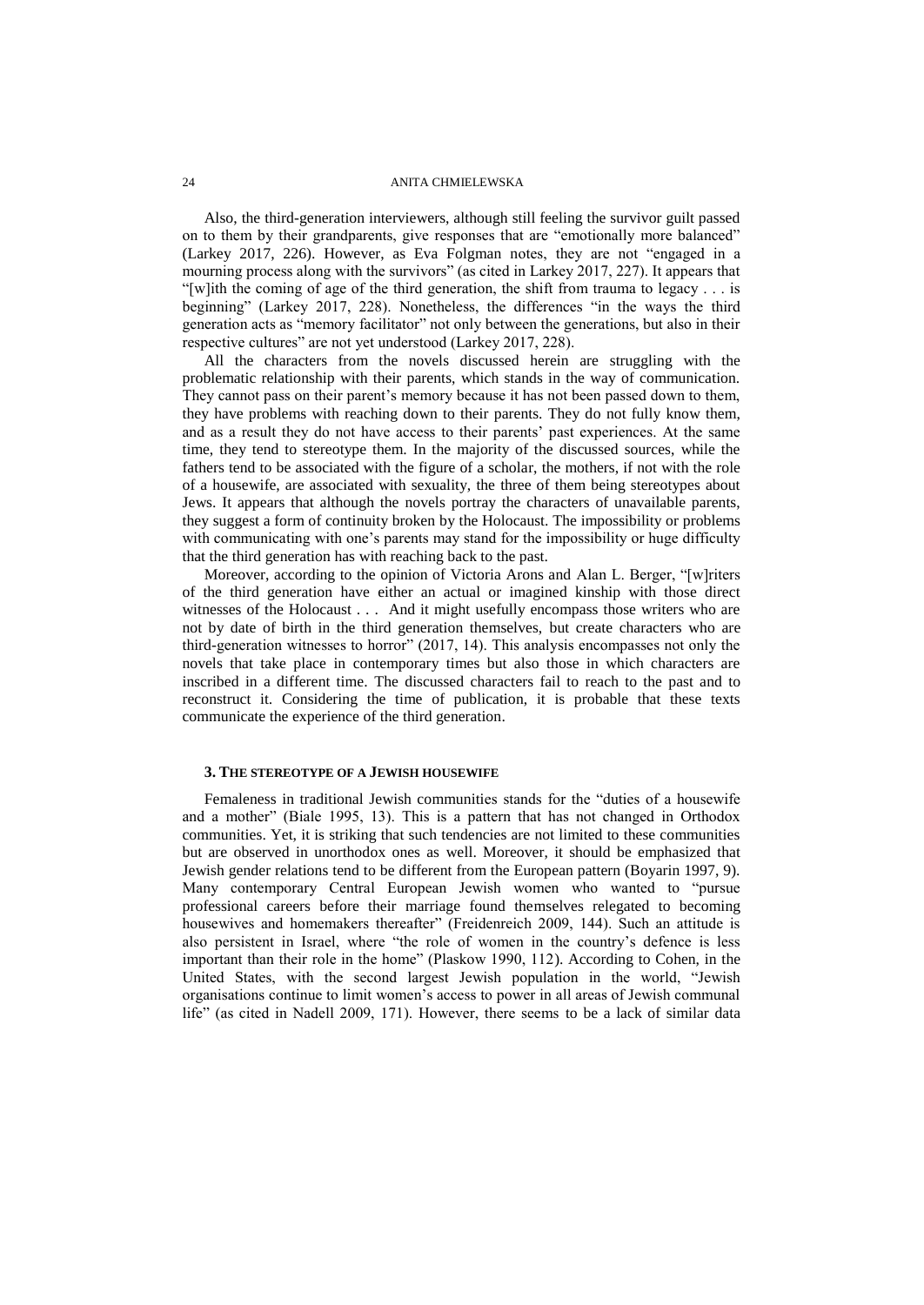regarding Great Britain. In the analyzed novels, a mother rarely raises a child intellectually; this is most often considered the role of a father.

Nonetheless, the novels do not only stress such tendencies, but they opt for even more emphatic representation of a Jewish mother as a housewife. There focuses a stereotype of a Jewish mother who is excessively taking care of her children and who is thus associated with domestic sphere<sup>1</sup>. The novels play with this stereotype, creating an image of Jewish mothers who are focused on domestic sphere to such a far-fetched extent, that this preoccupation alienates them from their children.

*Mr. Rosenblum's List Or Friendly Guidance for the Aspiring Englishman* by Natasha Solomons is a novel that showcases such a depiction. The novel tells a story of a couple, Sadie Rosenblum and Mr. Rosenblum, who left Germany and moved to England with their three-year-old daughter Elizabeth just before the outbreak of the WWII. The rest of their family could not leave because they did not get visas. The recipes from her mother's cookbook is a link that helps Sadie cherish the memory of her: "The kitchen was filling with a peculiar smell, sweet and singed; it was poppy-seed cake . . . Closing her eyes, Sadie took a breath, drawing the sweet scent inside her. She mustn't open them. She must not. She must not. Must not. If she did, Mutti would be gone and there would never be poppy-seed cake again" (Solomons 2010, 7). Sadie never mentions her mother in a different context than cooking, this is a sphere she associated her with.

Cooking seems to be the most important preoccupation of Sadie's mother: "She wasn't worrying about things to come – this was no premonition – she was concerned whether she had picked up enough chicken schmaltz for supper" (Solomons 2010, 60). Needless to say, this preoccupation seems exaggerated if not obsessive. Sadie associates her with cooking even when she thinks of the holidays they used to spend together: "She'd helped Mutti make goulash and vegetable broth . . . Mutti hunched over the stove, Papa sleeping in his chair…in front of the fire" (Solomons 2010, 64). The fragment above associates Sadie's mother with preparing food and contrasts this role with the male lack of interest in this domain. Even more strikingly, when the photograph of the mother is accidentally destroyed and "the scent of her mother's starch and perfume" is gone from the towel that used to belong to her, what remains is only the cookery book (Solomons 2010, 63). With such a symbolic turn of events, Sadie becomes unable to remember her mother any other way than through the cookbook.

Another portrait of a stereotypical and detached Jewish mother appears in *The Marrying of Chani Kaufman* by Eve Harris. Chani feels that her mother never pays enough attention to her due to the duties as a housewife but also because she has to take care of too many of her other children. Because of her mother's unavailability, Chani gradually loses the emotional bond with her: "[she] remembered when her parents had time, when her mother had waited at the nursery gates for her. They would walk home together and talk all the way, her mother gripping her hand tightly, listening carefully as she gabbled. She had a faded memory of her mother playing hopscotch with her at the back garden, picking up her skirts and leaping deftly from stone to stone. But then the other babies had followed in quick succession" (Harris 2013, 6). Consequently, as a young woman, Chani already considers her mother someone she feels alienated from. She

l

<sup>1</sup> The stereotype of a Jewish mother is discussed in more detail in *You Never Call! You Never Write!* by Joyce Antler (Oxford: Oxford UP, 2007).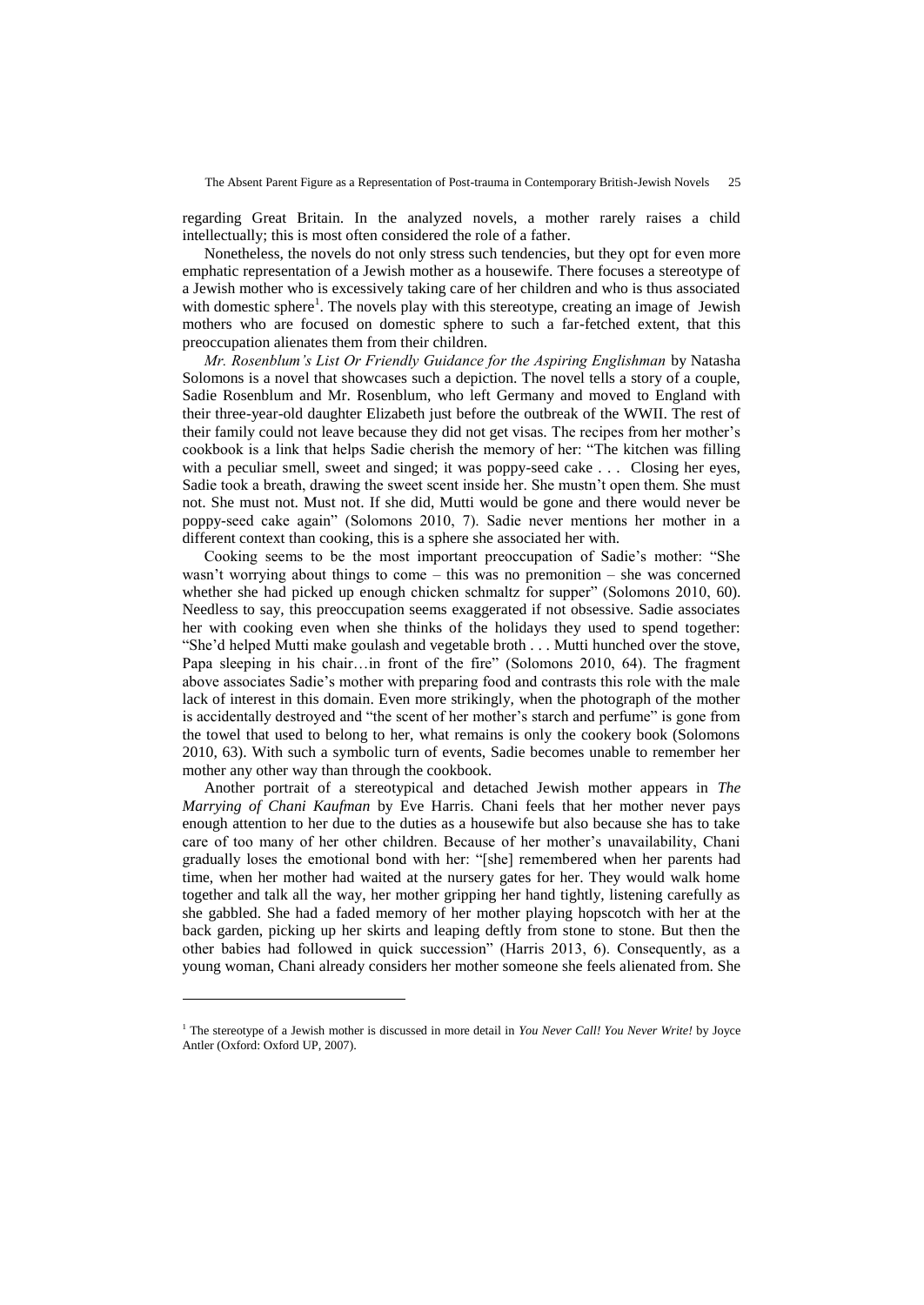describes her as "a machine whose parts were grinding and worn. . . . a stranger, an exhausted mountain of dilapidated flesh, endlessly suckling, soothing, patting, or feeding" (Harris 2013, 7). Chani's mother is so devoted to giving birth to one child after another that quite paradoxically, she becomes a person her daughter no longer perceives as a human being.

Because of her mother's lack of time, and in order to prepare well for future duties of an Orthodox-Jewish wife, Chani regularly meets the Rebbetzin. She fulfils the role that Chani's biological mother does not have time for, i.e. she tries to explain to Chani the essentials about being a Jewish-Orthodox woman. The day before Chani's wedding ceremony, she even accompanies her to the mikveh<sup>2</sup>, which is the task of a biological mother of the bride (Harris 2013, 45). However, their relationship does not last long because shortly after the girl's wedding, the Rebbetzin leaves without any notice. With this event, Chani loses also the Rebbetzin, her symbolic, substitute "second mother".

Later, just before her wedding ceremony, Chani does not feel at ease in her wedding dress, which makes her think of her imperfect relationship with her parents: "[s]he had never had her own room or an abundance of new clothes. Everything was always second hand. Like the dress. Even the love she received was of the hand-me-down kind" (Harris 2013, 5). The fact that she has lost the Rebbetzin as well, dramatizes the above reflection even more. The effect of the unavailability of any of the two mother figures in her life deepens the effect of the unfulfilled need for motherly love in Chani's life.

#### **4. THE STEREOTYPE OF A BEAUTIFUL JEWESS**

Apart from depicting the mothers as housewives, the contemporary British-Jewish fiction also sometimes describes them as highly sexualized. In this context, it is important to note that in European culture there has long existed a stereotype of a beautiful Jewess, which dates back to Castilian medieval literature (Sicher 2017, 71). As Jean Paul-Sartre put it: "[t]here is in the words "a beautiful Jewess" a very special sexual signification, one quite different from that contained in the words "beautiful Romanian", "beautiful Greek", or "beautiful American", for example. This phrase carries an aura of rape and massacre" (as cited in Valman 2007, 50). Nadia Valman observes that this aura of the expression "naturalises anti-Jewish persecution" (2007, 50). It is thus striking that such a stereotype is often repeated in contemporary novels by Jewish authors. Nevertheless, similarly to the slightly altered stereotype of the overbearing Jewish mother, it appears that using the stereotype of a beautiful Jewess also serves the purpose of suggesting the meaning of the unavailability of the history lost with the past generations of Jews. The mothers who are portrayed as seductresses are detached just as the discussed housewives.

Linda Grant turns to such depiction in *When I Lived in Modern Times,* a novel about a young woman named Evelyn, who after the death of her mother decides to leave England for Israel. The relationship with the mother, Miriam, is described in detail. Evelyn is not only a daughter for her mother, they are also friends who spend a lot of time together, share their secrets and are "inseparable" (Grant 2000, 9). Additionally, Miriam is Evelyn's mentor because she teaches her the hairdressing profession. Yet, she is

l

<sup>&</sup>lt;sup>2</sup> 'Mikweh' is a pool in which religious Jewish people immerse themselves as a form of a spiritual purification.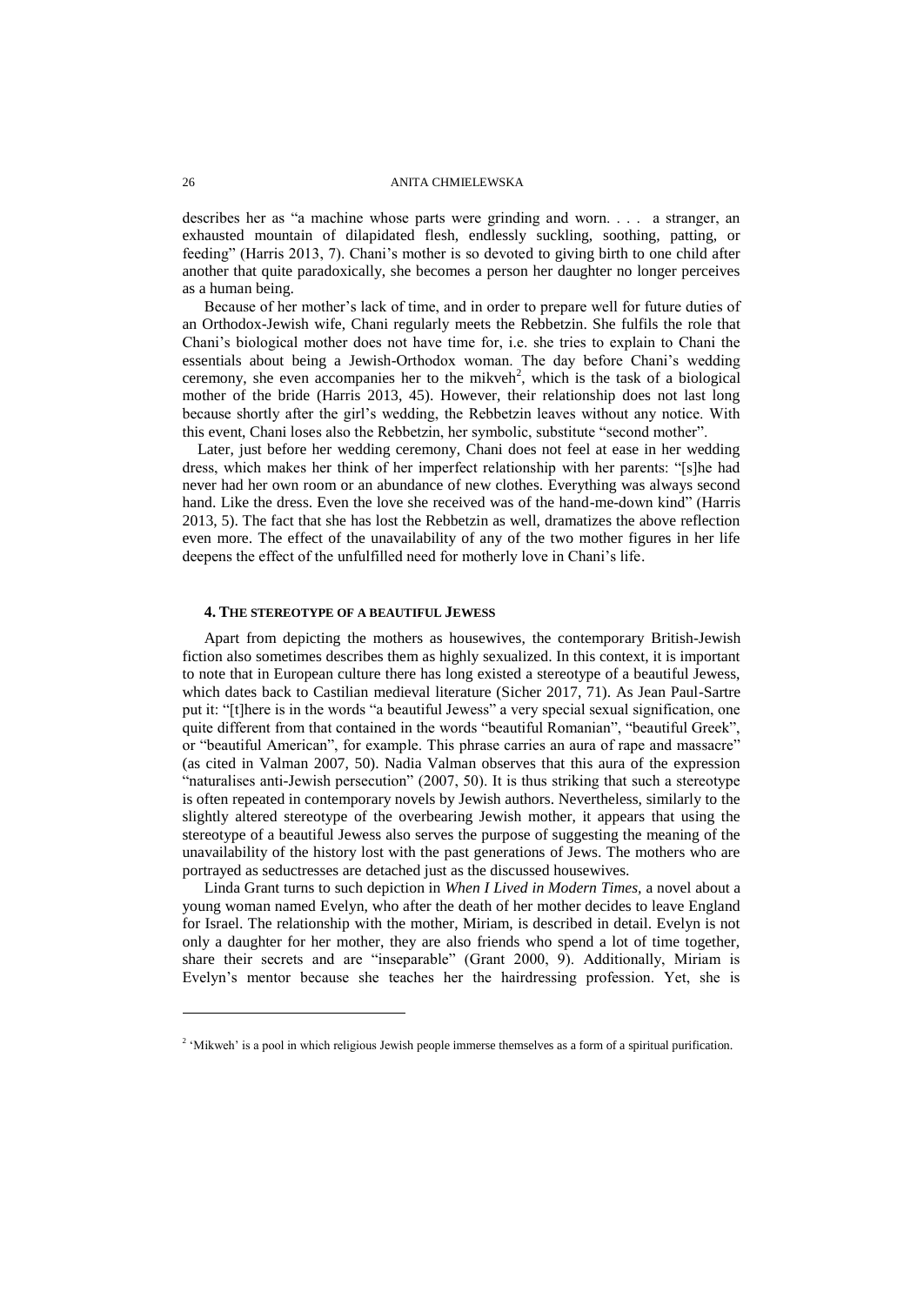considered by her daughter a common, not intellectually accomplished person. Such an opinion is depicted in the short exchange between the two: '"Why can't things be nice?" my mother asked me. "Why does someone have to spoil everything? Why can't we all just live, and be happy?" I thought this was simple-minded but I only said, "Because there are unjust people in the world and they have to be fought"' (Grant 2000, 17). Evelyn's mother is portrayed as slow-witted person. In fact, more than once in the novel Evelyn compares herself to a parent and Miriam to a child. In addition, prior to her death, the mother becomes increasingly childish and intellectually unavailable. She starts to forget that Evelyn is her daughter, takes her only for a friend, and eventually for a sister (Grant 2000, 20).

Attention is persistently drawn to Miriam's looks throughout the novel. She is depicted as a sexual object, who, being a hairdresser, teaches her daughter how to take care of her looks. Evelyn comments that her mother "understood the mysterious power of allure" and that she "was fascinated and appalled by the secret arts she practised" (Grant 2000, 9). She is rendered as constantly wearing make-up, and it does not escape Evelyn's attention that Miriam mesmerizes men. Evelyn is also aware that her mother's beauty and being a kept woman allows them to live more comfortably.

In another novel, *When We Were Bad* by Charlotte Mendelson*,* Frances, the adult daughter of a female rabbi named Claudia, also sees her mother as emanating sexual energy: "[she] had sat up, slick dark hair like an otter, breasts and shoulders shining: too monumental to be beautiful but beautiful all the same" (Mendelson 2007, 7). It is significant that though Claudia has achieved success as a widely respected Rabbi, it is her alluring physicality that her daughter focuses on when she describes her at the very beginning of the book. Also, Frances draws attention to her mother's many "sexy dresses" and her unhappiness with Frances's looks (Mendelson 2007, 56). Due to her function as a Rabbi, Claudia is an authority for the community she lives in. Nonetheless, the awareness of this authority turns her into a controlling mother and alienates her from her daughter.

The sexualization of a mother figure is also apparent in *The House at Tyneford* by Natasha Solomons. Just before the WWII, the novel's focaliser, Elise, leaves Austria for England to work there as a maid. Her mother and father stay in Vienna and do not survive the war. It is significant that Elise's mother, Anna, is remembered by her daughter as a strikingly delicate, ethereal opera star: "Her eyes were huge against her pale skin, so that she looked more than ever like the operatic heroines she plays. . . . Anna, "with her fragile blond loveliness" was . . . a star – a blackeyed beauty with a voice like cherries and chocolate" (Solomons 2012; 9, 6). The comparison of Anna's voice to sweet cherries and chocolate emphasizes even more the description of her attractiveness. It is also interesting to point out the central image that Elise has of Anna: "[w]hen I think of … [her] I see her lying naked in the bathtub, singing" (Solomons 2012, 20). In Elise's memoirs, she is depicted as an enchantress in the parlour. Finally, what should be addressed as well is that when Elise leaves Vienna, she takes with her two reminders of Anna: a pearl necklace and a pink ball dress. Needless to say, they essentialize Anna into a beauty, a classification that her daughter is reminded of each time she sets eyes on these two items during her stay in England.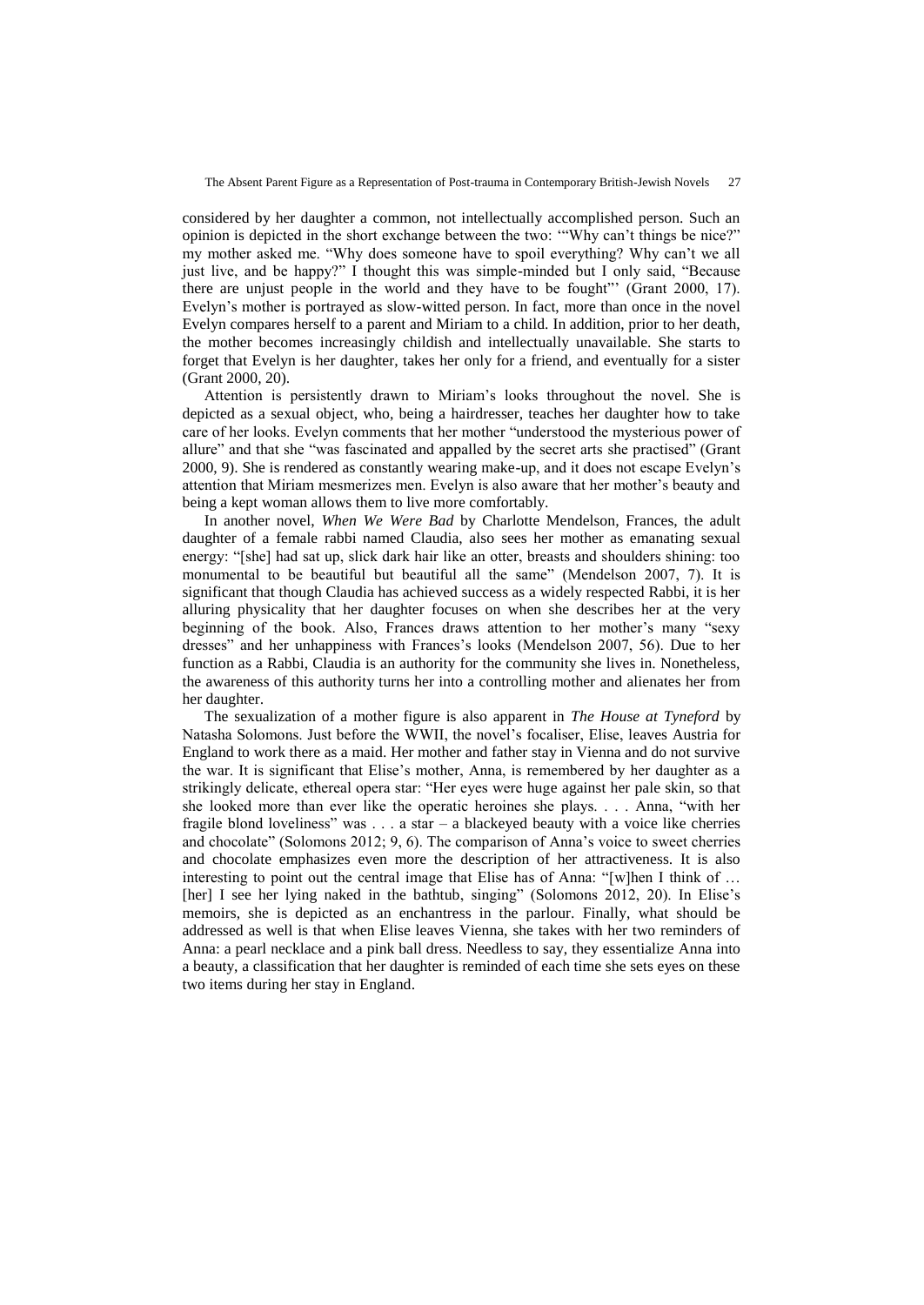#### **5. THE STEREOTYPE OF A JEWISH FATHER AS A RELIGIOUS INTELLECTUAL**

While the women in the discussed novels tend to be reduced to an altered stereotype of a housewife or a beautiful Jewess, Jewish fathers are essentialized into a figure of a Jewish intellectual. It has been the exclusion of women from the study of religious texts in Orthodox Jewish communities throughout the centuries that with much probability resulted in a widespread association of Jewish male religiosity with knowledgeability, studying as the major male activity. This image of a Jewish scholar has its origin in an Orthodox-Jewish definition of a model Jew as someone who "participates in the activity of learning and interpreting Scripture" (Eilberg-Schwartz 1992, 1). As already mentioned earlier in this article, in orthodox communities fathers were responsible for the education of boys; girls on the other hand were not allowed to study and were not enrolled in religious institutions (Larkey 2017, 5). It is striking that in contemporary British-Jewish literature fathers are still the educators. In fact, the data gathered in the USA has shown that the Jewish community is becoming increasingly secular and in result, "the historically unique role of the Jewish father has disappeared" (Chaim I. Waxman as cited in de Andrade Tosta 2016, 172). The same phenomenon has been observed in Great Britain. The census from 2001 showed that Jewish men are more likely than women to abandon Judaism and intermarry (Graham et al. 2007, 4). Nonetheless, in 2013 there has been published a snapshot from a more recent census that was conducted two years earlier in England and Wales. The snapshot has been given a very telling subtitle: *A Tale of Two Jewish Populations*. It reveals that the Jewish population in England and Wales is not unified but, in fact, there is a secular population and an Orthodox one that is growing very dynamically (Graham 2013, 9). Interestingly, the fathers who are portrayed as detached in the novels are never secular but always religious. Their daughters perceive their preoccupation with religious study as an obstacle in mutual communication. As this article suggests, similarly to the portrayed mothers, the fathers may to be described as detached from their children because they are associated with past that is no longer available.

In *Mr. Rosenblum's List Or Friendly Guidance for the Aspiring Englishman,* a story of two Jewish immigrants, Mr Rosenblum and his wife, Sadie; whenever the memory of her father appears, he is associated primarily with a religious sphere. Such association is rendered in the following fragment: "Sadie could almost make out the off-key intonations of Papa as he mumbled his way through the service" (Solomons 2010, 4). Still another time, she associates her father with the ram's horn used in Jewish religious rituals: "[s]he rubbed Jack's knuckle with trembling fingers, whispering Papa's old words, "The sound of the ram's horn is sharp. It is like no other sound. It pierces the armour of the heart"" (Solomons 2010, 53). Throughout the story, Sadie always remembers her father as someone associated with religion and intellectual work. However, she never recalls herself praying with him, it was her mother that was the parent she spent more time with. Yet, he fades in her memory as does his photograph: "this was the only picture she had of him and, as her memory began to wear and fade, the face in the photograph seemed to loom where once her father had been" (Solomons 2010, 60). She begins to forget her father, and with this loss she regrets that she never had any photograph of him as a child, an even more unreachable past (Solomons 2010, 56).

The figure of a detached and pious father emerges also in *Disobedience* by Naomi Alderman. Ronit, the novel's protagonist, constantly associates her father with the "the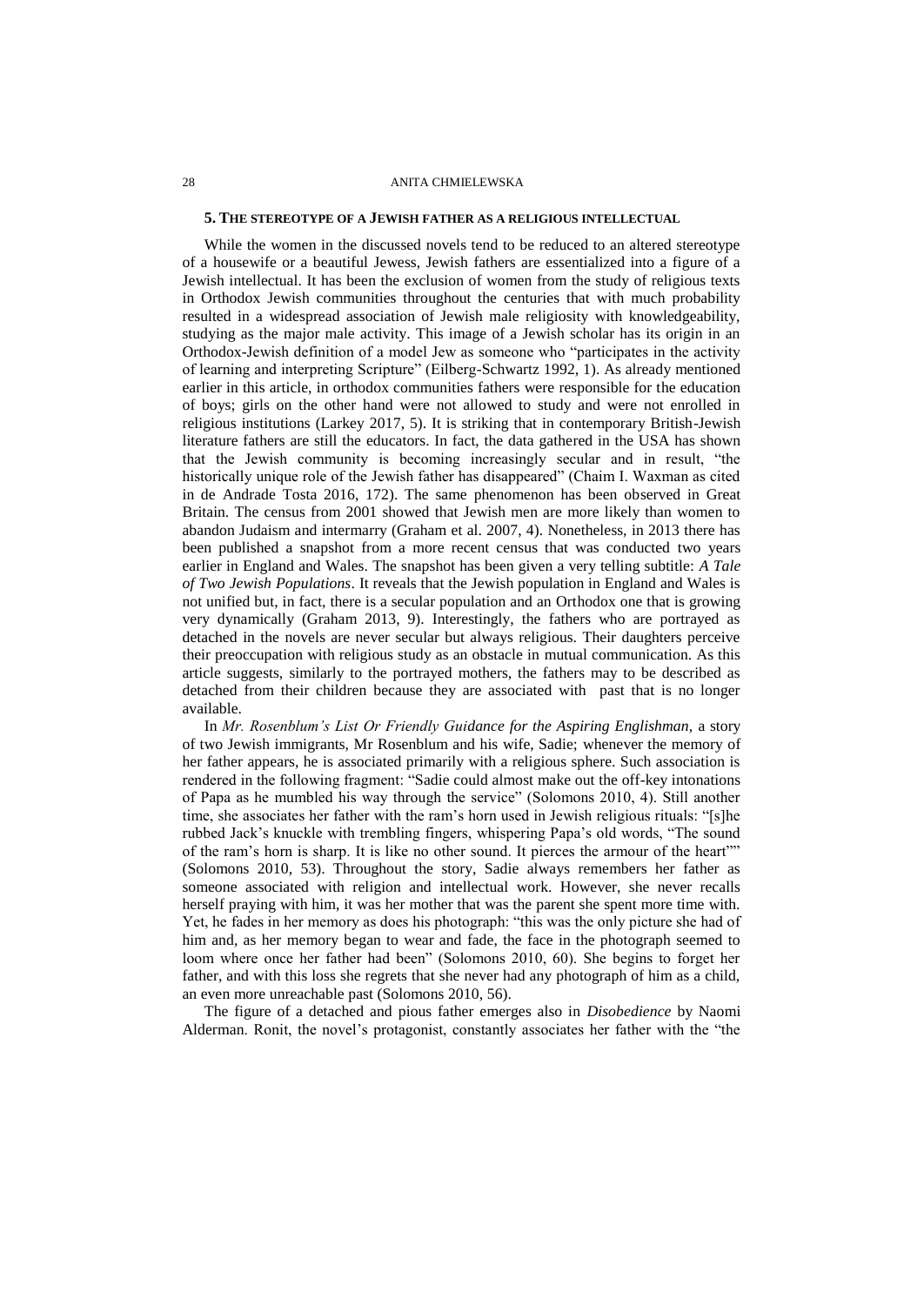oppressiveness of [her] . . . father's house . . . the rows of disapproving books" (Alderman 2007, 115). She observes that "[i]t wasn't [her] . . . father who . . . made the food or laid out [her]. . . clothes; he had his studies" (Alderman 2007, 242). The father is essentialized in the eyes of Ronit into books and words: "I knew him by his words. I dreamed about a huge room filled with books, floor to ceiling the shelves stretching on and on further and further out, so that the harder I looked, the more became visible at the limits of my sight . . . And on the table was a book. And the book was him. I knew him by his words. . . . appropriately enough, he was a book" (Alderman 2007, 11). In the quoted fragment, the repetition of "I knew him by his words" emphasizes the fact that the books he authored constitute for Ronit a filter she sees her father through. Also, the fragment discloses that Ronit used to perceive him as a figure of a scholarly writer, a Rabbi who educated rather than provided her with a sufficient amount of fatherly love. It appears that the scholarly words of Rabbinic wisdom stood between the two, were an obstacle in their communication. He is portrayed as someone who could never find a common language with his daughter but preferred to engage in the study of religious books instead. This refusal to talk makes him emotionally unavailable for Ronit (Alderman 2007, 222-223). The same fragment reveals that Ronit feels obliged to open the book she dreamed about. She compares this action to the feeling of a dictionary falling on her head. Needless to say, dictionaries are typically associated with heavy books, and the experence of one dropping on one's head is rather painful. The father of Ronit is not only absent but even when no longer living, he punishes her in her dreams with his words that seem like a heavy book smashing her head (Alderman 2007, 11).

Still another figure of an emotionally distant father is depicted in *The Marrying of Chani Kaufmann*. He is described as "a respected rabbi of a small shtiebel in Hendon with a modest following. . . . a gentle, slight, quiet man, absorbed in his spiritual world, more there in spirit than in body" (Harris 2013, 6). However, this spirituality and his role of a teacher for the local Jewish community stands between him and his daughter. Chani perceives her father as an educator who gives advice to everyone but her: "The community had stolen him from her . . . In the neglected semi that was her home, the doorbell rang incessantly. A stream of unhappy wives, confused fathers and eager scholars trooped through the hall, needy for her father's advice. He squirreled them away to his study where his door remained shut for hours. As a child Chani would play outside it, just to hear the rumble of his voice. Her patience would be rewarded by a pat on the head upon his exit" (Harris 2013, 7). The passage reflects Chani's longing for her father's company. Unfortunately, this need is never fulfilled. Even when she grows up, her father always remains distant. He cannot cope both with the role of a parent and a Rabbi. When Chani is still a child, he decides to prioritize his rabbinic duties over the ones of a father. The impression of his detachment as a parent is heightened even more by his physical shrinking observed by Chani: "Her mother always bought him trousers that were slightly too large, perhaps imagining he would grow into them. Yet, her father had seemed to shrink as her mother expanded" (Harris 2013, 6). Thinking about him, Chani automatically projects an image of her father eluding her: "When she shut her eyes she would see the shape of his hunched shoulders, his black velvet skullcap sliding from his bald spot as he had disappeared downstairs" (Harris 2013, 6-7). Not only thus Chani fails at building a satisfying relationship with her mother, the same happens in the case of her bond with the father.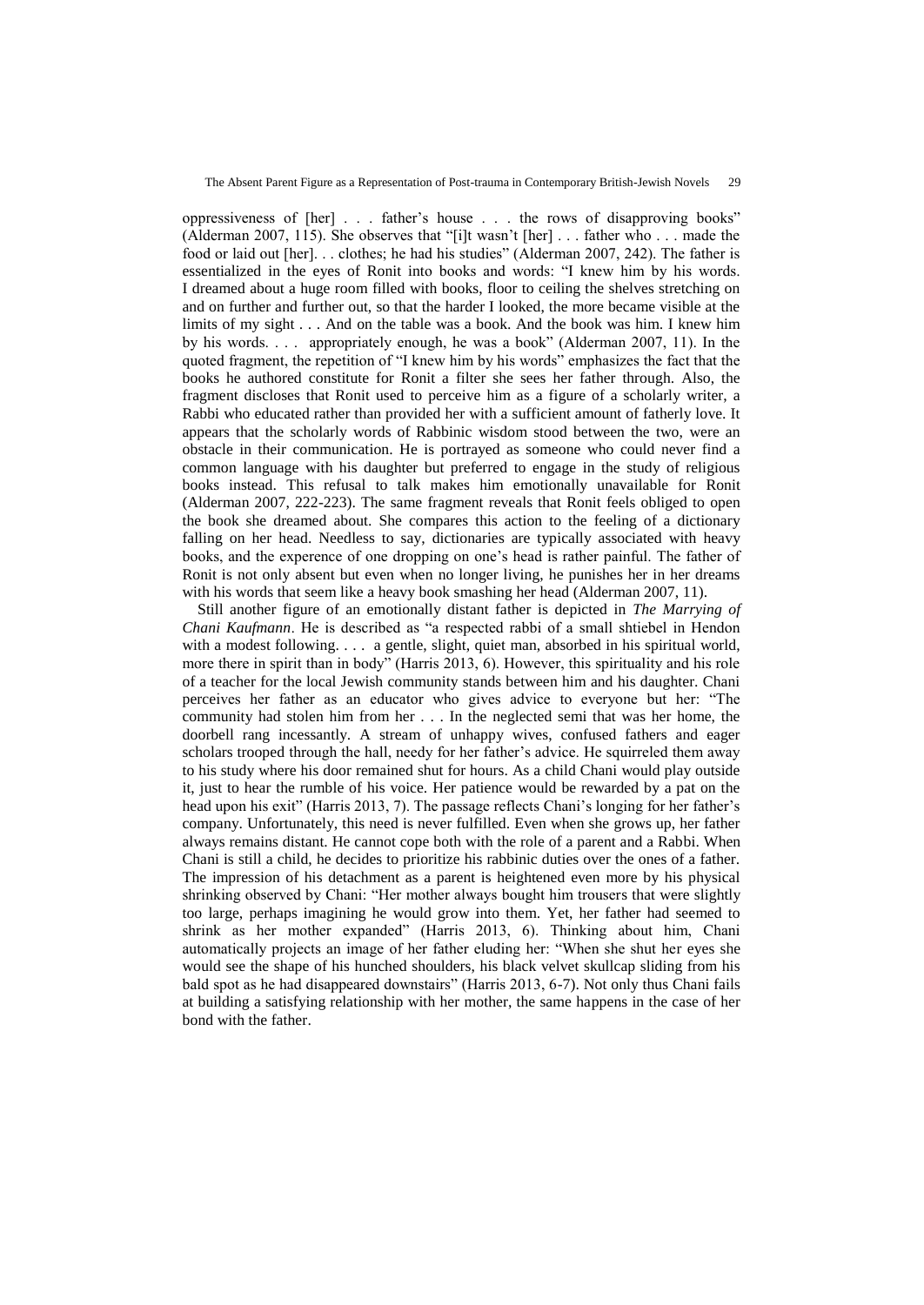## **6. CONCLUSIONS**

The stereotyping of the Jewish mothers and fathers in contemporary British-Jewish novels does not seem to stem from the most common source of stereotypes, which is identified as a popular argument for scapegoating. Neither are other stereotypes about Jews present in the mentioned novels. The Jews portrayed are never greedy or ridiculous. However, quite strikingly, some contemporary British-Jewish authors do create in their books stereotyped characters of detached Jewish parents. The attention thus focuses on the sphere of Jewish family life. Combining these two elements: the stereotyping of the Jewish parents and portraying them as unavailable for their children appears to serve an untypical purpose. As this article argues, the novels discussed provide a meaning common to contemporary British-Jewish literature, i.e. the void that, as I suggest, represents the third generation's inability to recreate the past and pass it on to the next generation. The representation of Jewish parents as unavailable for different reasons points to the fact that the memories of the Jewish past are, to a great extent, unattainable. In the eyes of the focalisers in the novels, the mothers are depicted as housewives and reduced to sexual objects. At the same time, the absent fathers represent the stereotypical model of a Jewish religious educator. The parents appear to stand for the memories of the forgotten past, people whose histories cannot be ever retraced, an incessant need of the third generation to try to reach to them, to reconstruct them, and a failure to do so. Such apparent (and for many, offensive) turning to Jewish stereotypes may suggest that this drive to do so is doomed to fail. The history of the people who perished during World War II cannot be retraced. Trying to recreate it on the basis of much limited available information may lead to potentially dangerous simplifications that the stereotypical representations of Jewish parents seem to stand for.

#### **REFERENCES**

- Aarons, Victoria, and Alan L. Berger*.* 2017. "On the Periphery: The "Tangled Roots" of Holocaust Remembrance for the Third Generation". In *Third Generation Holocaust Representation: Trauma, History, and Memory*, 3-40. Evanston, Illinois: Northwestern University Press.
- Alderman, Naomi. 2007. *Disobedience*. London: Penguin.
- Bar-On, Dan. 2008. Foreword to *Echoes of The Trauma. Relational Themes and Emotions in Children of Holocaust Survivors*, by Hadas Wiseman and Jacques P. Barber, ix-xiv. Cambridge: Cambridge University Press.
- Biale, Rachel. 1995. "Women and the Mitzwot". In *Women and Jewish Law,* 10-43. New York: Schocken.
- Boyarin, Daniel. 1997. Introduction to *Unheroic Conduct: The Rise of Heterosexuality and the Invention of the Jewish Male*, 1-32*.* Berkeley: University of California Press.
- De Andrade Tosta, Antonio Luciano. 2016. "Jewish Puzzles: Identity Search, Memory, and History in Moacyr Scliar's *A Estranha Nação de Rafael Mendes*". In *Confluence Narratives: Ethnicity, History, and Nation-Making in the Americas*, 151-204. Lewisburg: Bucknell University Press**.**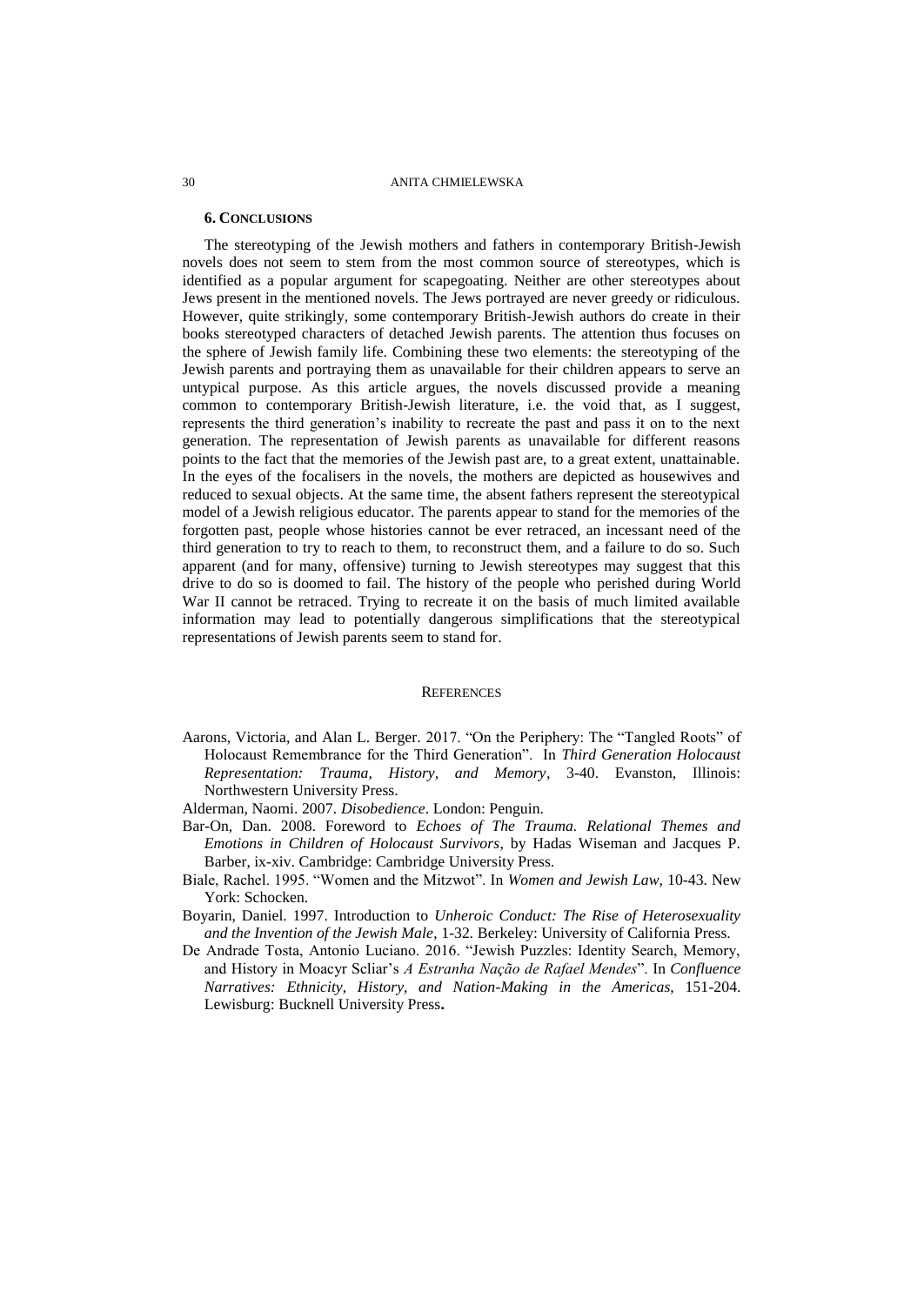The Absent Parent Figure as a Representation of Post-trauma in Contemporary British-Jewish Novels 31

- Eilberg-Schwartz, Howard. 1992. "Introduction: People of the Body". In *People of the Body. Jews and Judaism from an Embodied Perspective*, 1-16. Albany: State University of New York Press.
- Foxman, Abraham, H. 2010. *Jews and Money: The Story of a Stereotype*. New York: Palgrave Macmillan. Kindle edition.
- Freidenreich, Harriet Pass. 2009. "How Central European Women Confronted Modernity". In *Women and Judaism. New Insights and Scholarship*, edited by Frederick E. Greenspahn, 131-154. New York: New York University Press.
- Gilbert, Ruth. 2013. "'An Impossible Task': Remembering the Holocaust". In *Writing Jewish: Contemporary British-Jewish Literature*, 38-58. Houndmills, Basingstoke: Palgrave Macmillan.
- Graham, David, Marlena Schmool, and Stanley Waterman. 2007. *Jews in Britain: A Snapshot from the 2001 Census.* London: Institute for Jewish Policy Research. https://www.jpr.org.uk/documents/Jews%20in%20Britain:%20A%20snapshot%20 from%20the%202001%20Census.pdf.
- Graham, David. 2013. *2011 Census Results (England and Wales): A Tale of Two Jewish Populations.* London: Institute for Jewish Policy Research. https://www.jpr.org.uk/ documents/2011%20Census%20results%20-%20A%20Tale%20of%20Two%20 Jewish%20Populations.pdf.
- Grant, Linda. 2000. *When I lived In Modern Times.* London: Granta.
- Harris, Eve. 2013. *The Marrying of Chani Kaufman*. Dingwall: Sandstone.
- Jacobs, Janet. 2016. Introduction to *The Holocaust Across Generations,* 1-12. New York: New York University Press.
- Larkey, Uta. 2017. "Transcending Memory in Holocaust Survivors' Families". In *Jewish Families in Europe, 1939 – Present*, edited by Beata Michlic, 209-232. Waltham: Brandeis University Press.
- Lassner, Phyllis. 2008. Introduction to *Anglo-Jewish Women Writing the Holocaust: Displaced Witnesses*, 1-18. New York: Palgrave Macmillan.
- Mendelson, Charlotte. 2007. *When We Were Bad*. Boston: Houghton Mifflin Company.
- Nadell, Pamela S. 2009. "Women and American Judaism". In *Women and Judaism. New Insights and Scholarship*, edited by Frederick E. Greenspahn, 155-181. New York: New York University Press.
- Plaskow, Judith. 1990. "The State of Israel". In *Standing Again At Sinai,* 107-120. New York: HarperCollins.
- Rosenshield, Gary*.* 2008. Introduction to *The Ridiculous Jew. The Exploitation and Transformation of a Stereotype in Gogol, Turgenev, and Dostoevsky*, 1-26. Stanford: Stanford University Press.
- Sicher, Efraim. 2017. "The Books of Esther: The Jewesses of Toledo". In *The Jew's Daughter: A Cultural History of a Conversion Narrative*, 57-90. Lanham: Lexington Books.
- Solomons, Natasha. 2010. *Mr. Rosenblum's List Or Friendly Guidance for the Aspiring Englishman* by Natasha Solmons. London: Hodder. Kindle edition.
- Solomons, Natasha. 2012. *The House At Tyneford.* New York: Plume.
- Valman, Nadia. 2007. "Repellent beauty: the liberal nation and the Jewess". In *The Jewess in Nineteenth-Century British Literary Culture*, 15-50. Cambridge: Cambridge University Press.